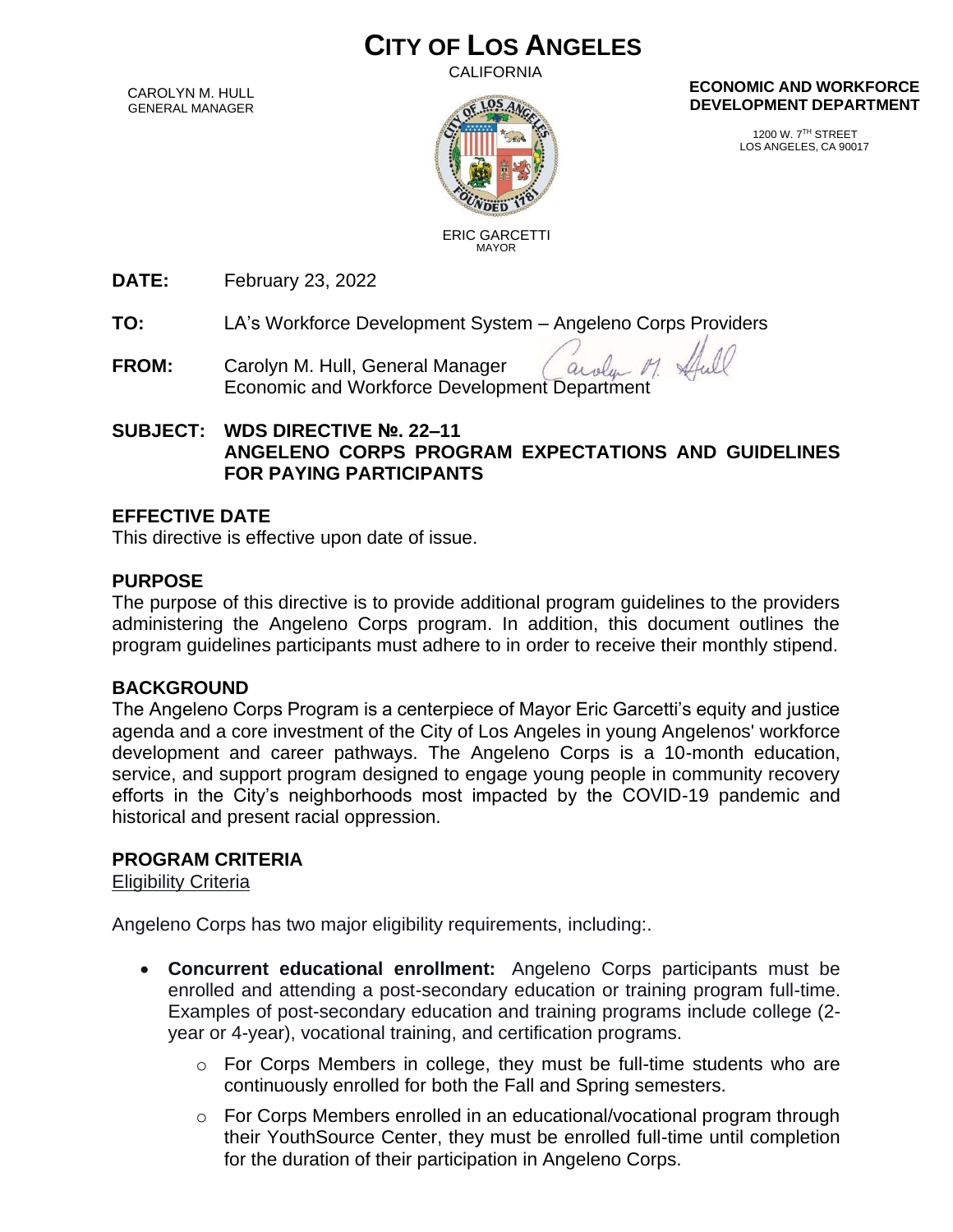• **Completion of Service Hours:** Angeleno Corps participants must complete 40 service hours per month at an assigned host site.

A Participant in "Good Standing"

Angeleno Corps participants are required to be in "good standing" to receive the \$1,000 monthly stipend. A Corps Member in good standing must be:

- 1. A full-time student in a post-secondary educational/vocational training program (and provide proof of continuous enrollment),
- 2. Complete 40 service hours per month at their assigned host site, and
- 3. Attend a minimum of three (3) hours of Service Lead meetings per month: this includes one (1) individual meeting and two (2) cohort meetings.

Youth who are awaiting placement at their host site can remain in good standing in the following ways.

- Maintain full-time enrollment in a post-secondary educational or vocational training program. **Participants are expected to provide verification of continuous enrollment to their assigned YouthSource Center.**
- Attend 6 hours of Service Lead meetings per month, consisting of two (2) individual meetings and four (4) cohort meetings.
- Attend all mandatory activities provided by the Corps Member's assigned YouthSource Center.

Youth placed at a host site can remain in good standing in the following ways.

- Maintain full-time enrollment in a post-secondary educational or vocational training program. **Participants are expected to provide verification of continuous enrollment to their assigned YouthSource Center.**
- Attend a minimum of 3 hours of Service Lead meetings per month, consisting of 1 individual meeting and 2 cohort meetings.
- Complete 40 service hours per month at host site.

## Service Hours

There will be no opportunity for makeup service hours during the Angeleno Corps program. However, if a Corps Member cannot complete their 40 service hours a month, they must complete a minimum of thirty (30) service hours with their host site and attend a minimum of 4 hours of Service Lead meetings (2 individual meetings and 2 cohort meetings) to remain in the program. A Corps Member is only allowed to complete the minimum 30 of service hours 3 times. If a participant maintains 30 monthly services hours for more than 3 months, they will be dismissed from the program.

## Service Lead meetings and activities

Corps Members are required to meet monthly with their assigned Service Lead. Service Leads are required to offer 2 one-on-one meetings and 4 group meetings to their assigned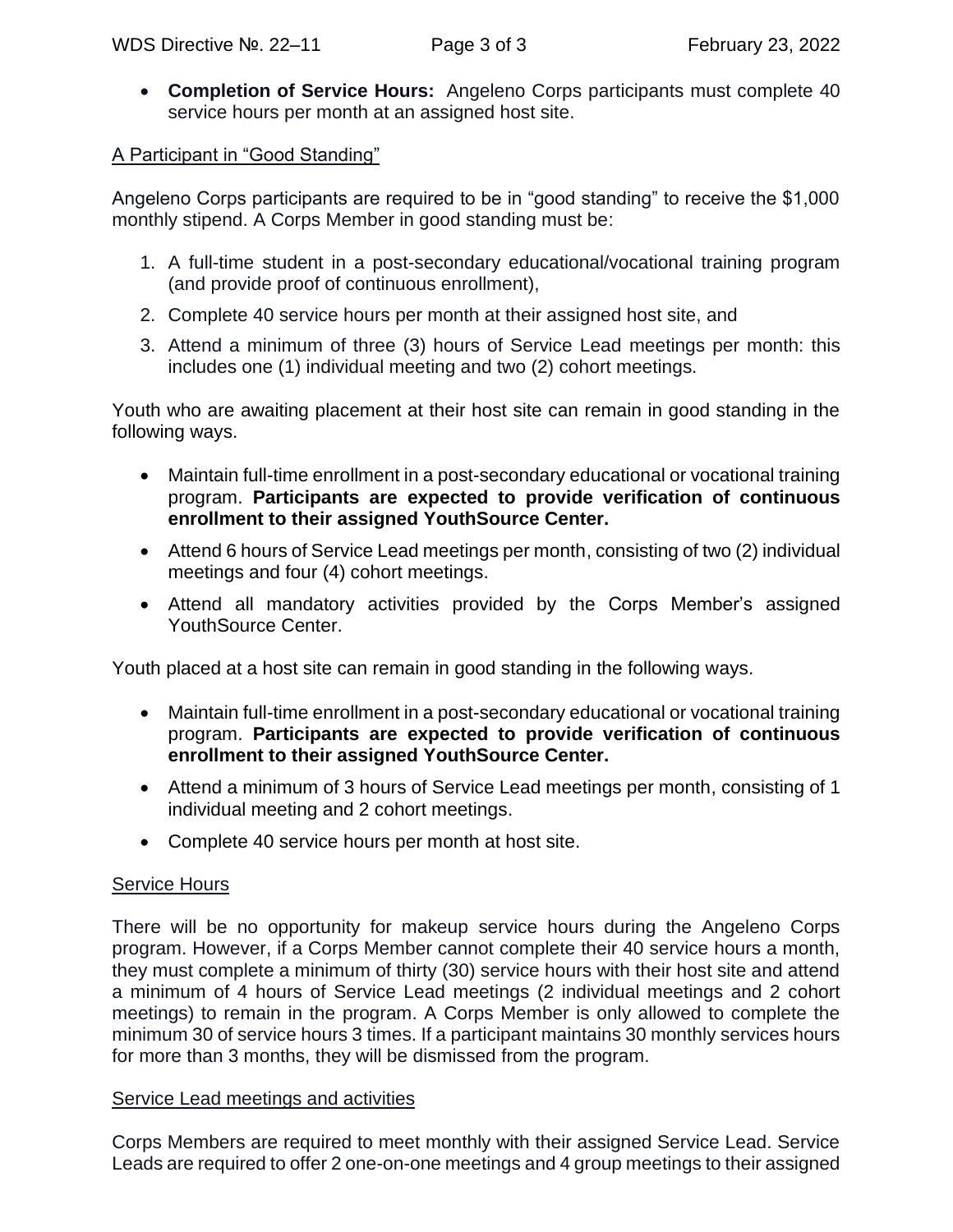Corps Members. If Corps Members are working at a host site, they must attend at least one of the two (2) individual Service Lead meetings and at least two of the four (4) cohort meetings. Corps Members awaiting placement at a host site must attend all 6 Service Lead meetings. **If a participant does not attend their required meetings, they will be dismissed from the program.**

#### **Scholarship Eligibility**

To remain eligible for a \$1,000 culmination scholarship at the end of the ten-month Angeleno Corps program, Corps Members must remain in good standing for the entirety of their participation. This means:

- Full-time enrollment in an educational/vocational program while enrolled in Angeleno Corps.
- Completion of 40 service hours per month (no more than 3 months of the minimum of 30 service hours).
- Completion of the pre-program and post-program survey provided by California State University, Northridge (CSUN)

Other Circumstances: If a Corps Members does not complete the minimum of 30 service hours during a month, they may still receive the monthly stipend under the following circumstances:

- Sick leave or medical leave: if the Corps Member contracts COVID-19 and is unable to complete the minimum 30 service hours during a month, they will still be eligible to receive the \$1,000 stipend for that month.
- Agency or host-site closures: if a Corps Member's host site or YouthSource Center suspends operations during a month due to COVID-19 or other extenuating circumstances, the participant will still be eligible to receive the \$1,000 stipend for that month.
- Unavailable Service Leads: if a Corp Member's assigned Service Lead is out on vacation or personal leave, resulting in the Corps Member being unable to attend any portion of their monthly Service Lead meetings, the Corps Member will still be eligible to receive a \$1,000 stipend for that month.
- Other circumstances will be determined on a case-by-case basis. **If a Corps Member needs to take personal leave during a month or determines they will fall short of the minimum 30 service hours, they should immediately inform their host site, Service Lead, YouthSource Center Case Manager, and Program Director Hannah Lee.**

Program Dismissal Criteria: Corps Members may be dismissed from the program due to the following reasons:

- Poor performance at their assigned host site;
- Poor attendance with their Service Lead;
- Poor conduct/unprofessionalism;
- Failure to enroll or maintain enrollment in an educational or vocational training